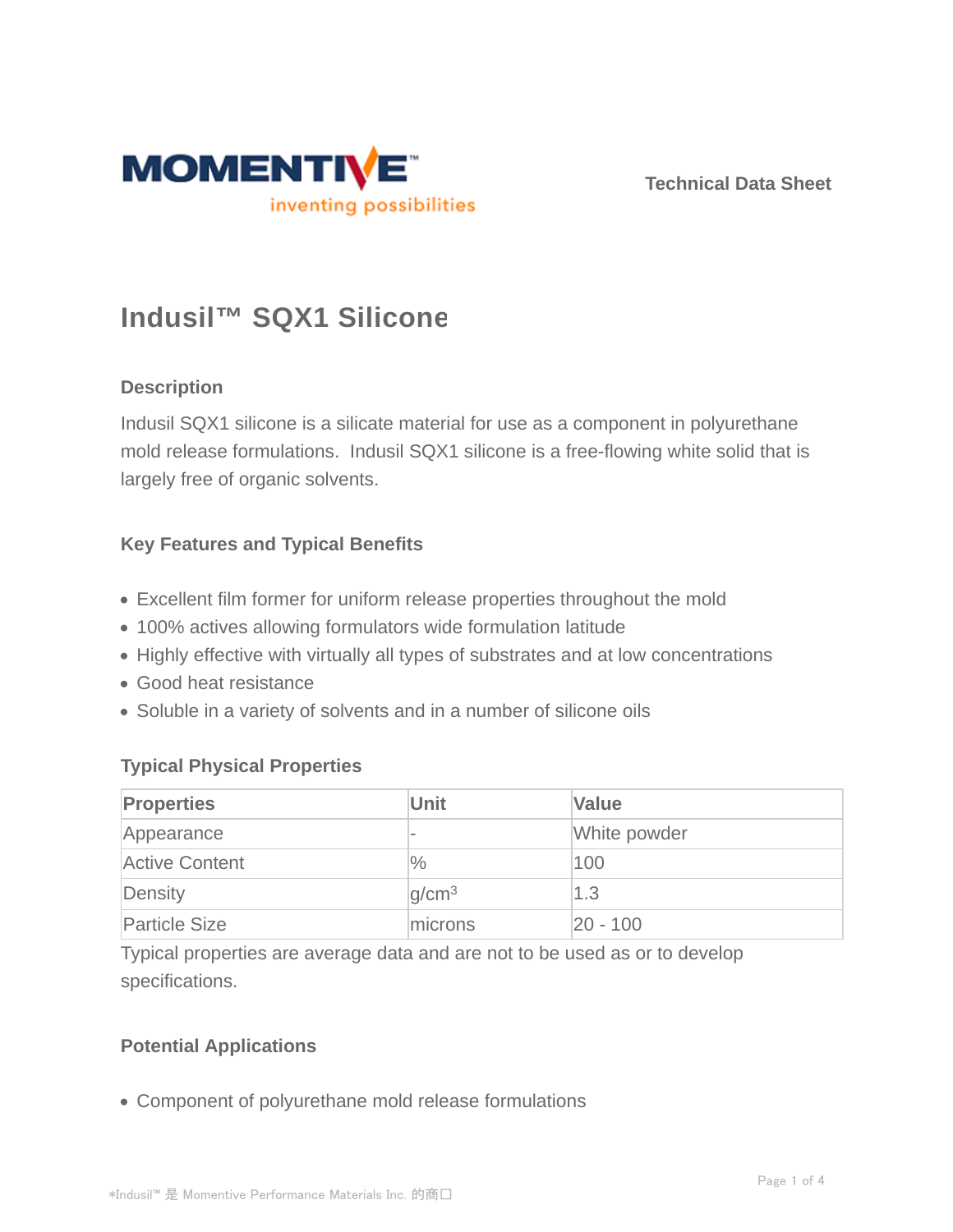- Component in release formulations for virtually all types of substrates, especially those that need good film formation such as tires, bladders and metal die castings
- Component of PVC plastisol foaming formulations

#### General Considerations for Use

Typical concentrations of Indusil SQX1 silicone in the final formulation range from 0.5 to 5% depending on the desired effect to be achieved.

Indusil SQX1 silicone is soluble in aliphatic and aromatic solvents, isopropyl alcohol and polydimethylsiloxanes. It is not soluble in water, certain mineral oils or certain organic waxes.

For best results, dilute the product in an appropriate solvent to the desired concentration prior to introduction to the finished release formulation. Solutions containing up to 40% of Indusil SQX1 silicone in a solvent can be prepared.

#### **Patent Status**

Nothing contained herein shall be construed to imply the nonexistence of any relevant patents or to constitute the permission, inducement or recommendation to practice any invention covered by any patent, without authority from the owner of the patent.

#### **Product Safety, Handling and Storage**

Customers should review the latest Safety Data Sheet (SDS) and label for product safety information, safe handling instructions, personal protective equipment if necessary, emergency service contact information, and any special storage conditions required for safety. Momentive Performance Materials (MPM) maintains an aroundthe-clock emergency service for its products. SDS are available at www.momentive.com or, upon request, from any MPM representative. For product storage and handling procedures to maintain the product quality within our stated specifications, please review Certificates of Analysis, which are available in the Order Center. Use of other materials in conjunction with MPM products (for example, primers) may require additional precautions. Please review and follow the safety information provided by the manufacturer of such other materials.

# **Limitations**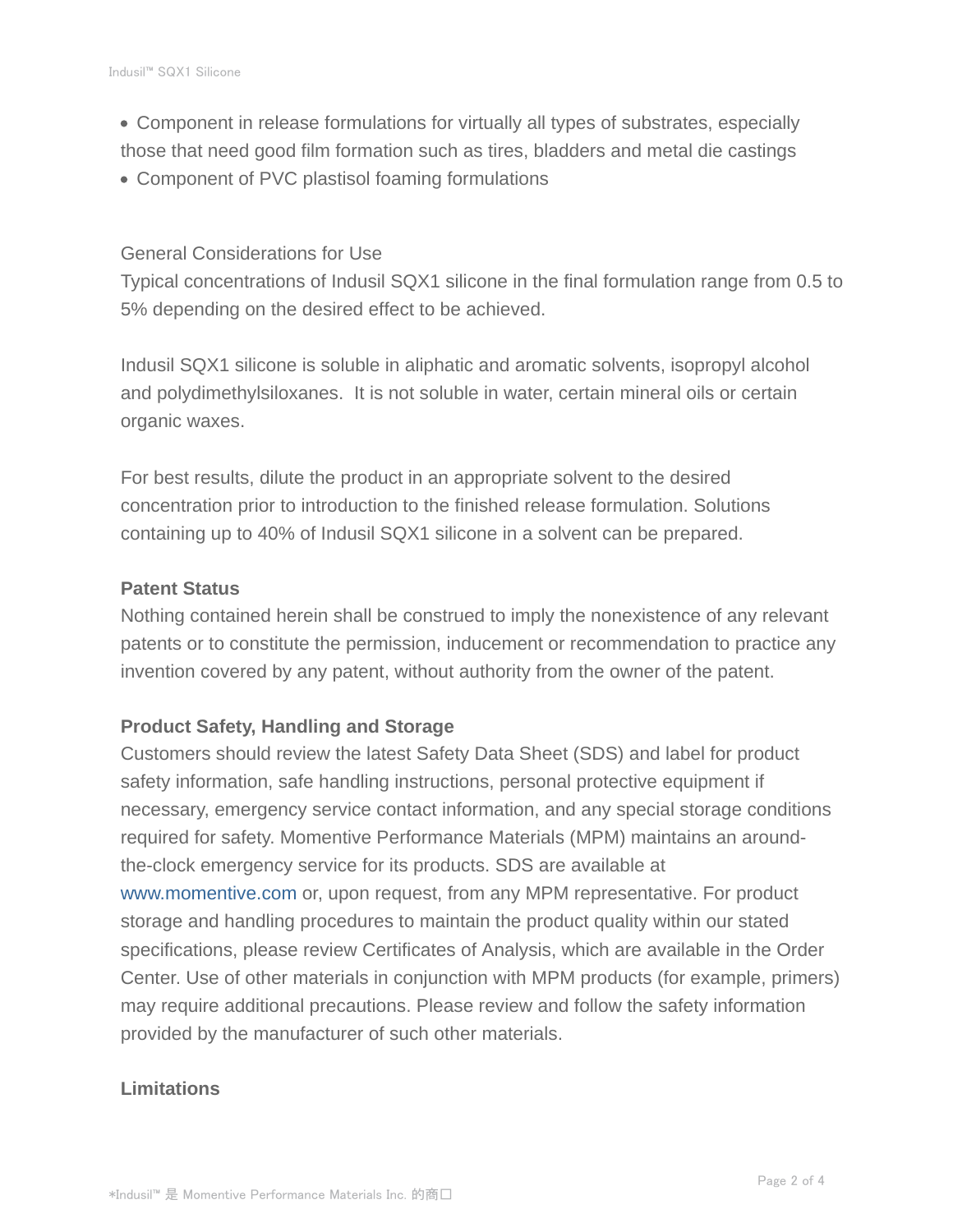Customers must evaluate Momentive Performance Materials products and make their own determination as to fitness of use in their particular applications.

# **Contact Information** Email commercial.services@momentive.com

#### **Telephone**

| <b>Americas</b>      | <b>Latin America</b> | <b>EMEAI- Europe, Middle</b><br>East, Africa & India | <b>ASIA PACIFIC</b> |
|----------------------|----------------------|------------------------------------------------------|---------------------|
| +1 800 295 2392      | <b>Brazil</b>        | <b>Europe</b>                                        | <b>China</b>        |
| Toll free*           | +55 11 4534 9650     | +390510924300                                        | 800 820 0202        |
| +704 805 6946        | <b>Direct Number</b> | Direct number                                        | Toll free           |
| <b>Direct Number</b> |                      |                                                      | +86 21 3860 4892    |
|                      |                      |                                                      | Direct number       |
| *All American        | <b>Mexico</b>        | India, Middle East &                                 | Japan               |
| countries            | +52 55 2169 7670     | <b>Africa</b>                                        | +81 3 5544 3111     |
|                      | <b>Direct Number</b> | + 91 44 71212207                                     | Direct number       |
|                      |                      | Direct number*                                       |                     |
|                      |                      | *All Middle Eastern                                  | <b>Korea</b>        |
|                      |                      | countries, Africa, India,                            | +82 2 6201 4600     |

For literature and technical assistance, visit our website at: www.momentive.com

# **DISCLAIMER:**

**THE MATERIALS, PRODUCTS AND SERVICES OF MOMENTIVE PERFORMANCE MATERIALS INC. AND ITS SUBSIDIARIES AND AFFILIATES (COLLECTIVELY "SUPPLIER"), ARE SOLD SUBJECT TO SUPPLIER'S STANDARD CONDITIONS OF SALE, WHICH ARE INCLUDED IN THE APPLICABLE DISTRIBUTOR OR OTHER SALES AGREEMENT, PRINTED ON THE BACK OF ORDER ACKNOWLEDGMENTS AND INVOICES, AND AVAILABLE UPON REQUEST. ALTHOUGH ANY INFORMATION, RECOMMENDATIONS, OR ADVICE CONTAINED**